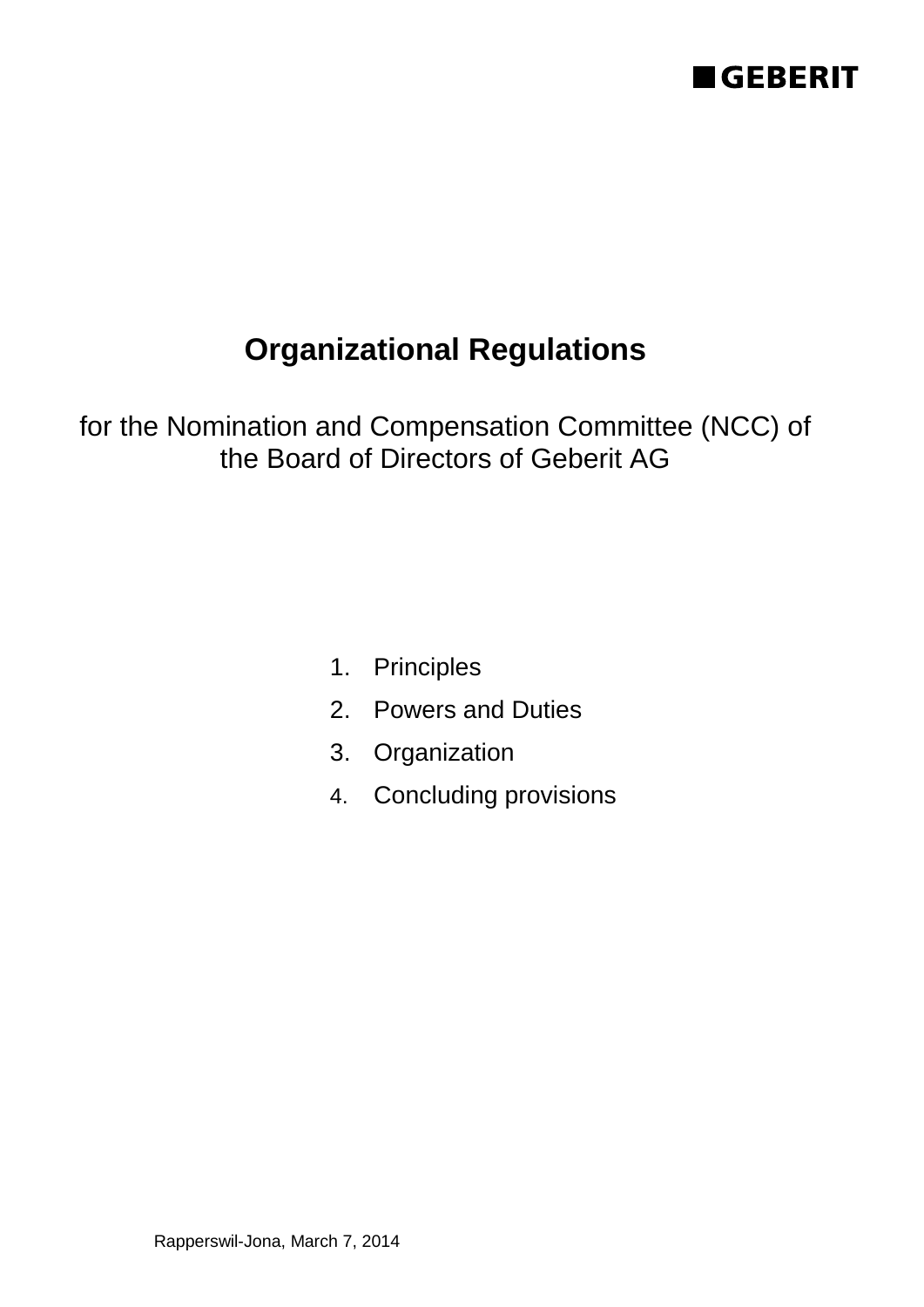for the Nomination and Compensation Committee (NCC) of the Board of Directors of Geberit AG

### **1. Principles**

On the basis of the Articles of Incorporation and the Organizational Regulations for the Board of Directors of Geberit AG dated March 7, 2014, the Board of Directors hereby issues the following regulations concerning the powers and duties and the organization of the Nomination and Compensation Committee (hereinafter referred to as the NCC). This committee combines the functions of a nomination committee and a compensation committee.

### **2. Powers and duties**

### **2.1 General**

The NCC supports the Board of Directors in the fulfillment of its powers and duties as set forth in the law and the articles of incorporation in the area of compensation and personnel policy.

The NCC has the following powers and duties (principles):

- 1. Establishment and periodical review of the Geberit Group's compensation policy and principles and the performance criteria related to compensation and periodical review of their implementation as well as submission of proposals and recommendations to the Board of Directors;
- 2. Preparation of all relevant decisions of the Board of Directors in relation to the nomination and compensation of the members of the Board of Directors and of the Group Executive Board as well as submission of proposals and recommendations to the Board of Directors.

The Board of Directors may delegate further powers and duties to the NCC with respect to nomination and compensation and related matters.

The overall responsibility for the duties and powers transferred to the NCC shall in principle remain with the Board of Directors.

The NCC reports to the Board of Directors on its activities and submits the necessary proposals.

### **2.2 Powers and duties in detail**

#### **2.2.1 Compensation and personnel policy**

The NCC accompanies and monitors for the Board of Directors the goals and principles of the compensation and personnel policy of the Geberit Group. The goal of the compensation and personnel policy is to find, encourage and retain employees for the Geberit Group and, by so doing, to ensure the competitiveness and long-term success of the Geberit Group.

Once per annum, the NCC shall receive information on the implementation of these principles by the Group Executive Board. This also includes concepts concerning leadership and cooperation, salaries and incentives, training as well as internal communication.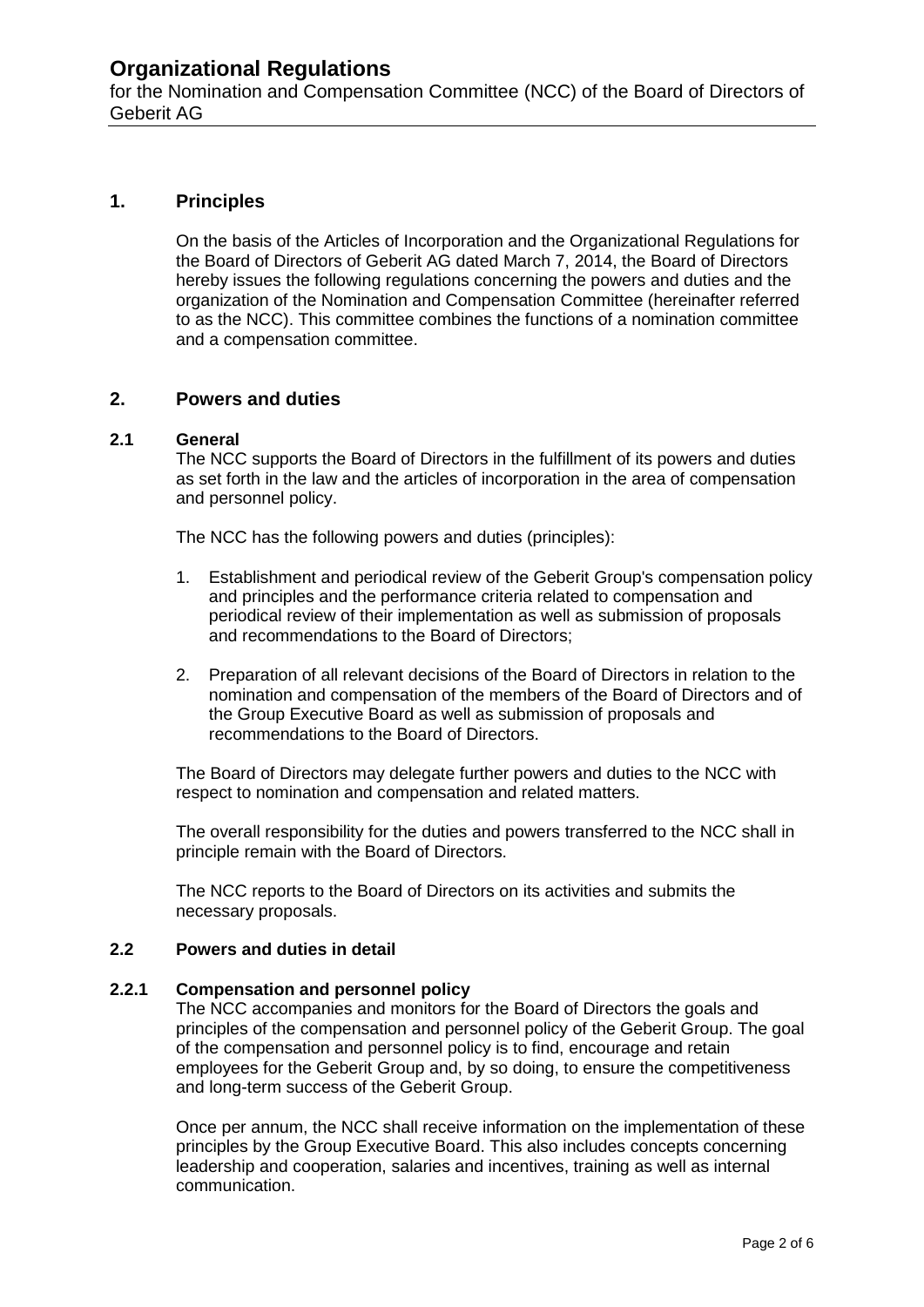for the Nomination and Compensation Committee (NCC) of the Board of Directors of Geberit AG

### **2.2.2 Performance assessment, training and succession planning**

Once per annum, the NCC shall review the assessment of the members of the Group Executive Board proposed by the CEO, and corresponding measures. The NCC shall carry out this evaluation for the CEO, and the CEO for the other members of the Group Executive Board.

Once per annum, the NCC shall receive information on the personnel development and the corresponding concrete measures at management levels 1 and 2.

Once per annum, the NCC shall receive information on the personnel succession planning (management levels 1 and 2) and the related development measures.

### **2.2.3 Contracts with members of the Board of Directors and of the Group Executive Board**

The NCC approves all contracts with the members of the Group Executive Board and any contracts with the members of the Board of Directors.

### **2.2.4 Compensation**

#### **2.2.4.1 In general**

The NCC evaluates and prepares the compensation guidelines and the applicable performance criteria in the area of compensation and submits corresponding proposals to the Board of Directors. In addition to basic salary, this also includes variable cash compensation, compensation in options, shares and/or similar instruments pursuant to the applicable participation programs, pension plans and/or additional benefits within the meaning of the total compensation.

The NCC assesses the effect, attractiveness and competitiveness of these plans at least every 3 years.

The NCC prepares the remuneration report and submits a corresponding proposal to the Board of Directors

#### **2.2.4.2 Compensation of the Board of Directors and the Group Executive Board** In connection with the compensation of the Board of Directors and the Group Executive Board, the NCC has the following powers and duties:

- 1. It determines as from the ordinary GM 2015 and in line with the maximum aggregate compensation for the Board of Directors as approved by the respective general meeting on the compensation of the members of the Board of Directors and submits corresponding proposals to the Board of Directors.
- 2. It determines as from the ordinary GM 2015 and in line with the maximum aggregate compensation for the Group Executive Board as approved by the respective general meeting on the individual compensation of the members of the Group Executive Board as proposed by the CEO and submits corresponding proposals to the Board of Directors. The compensation of the CEO shall be proposed directly by the NCC to the Board of Directors.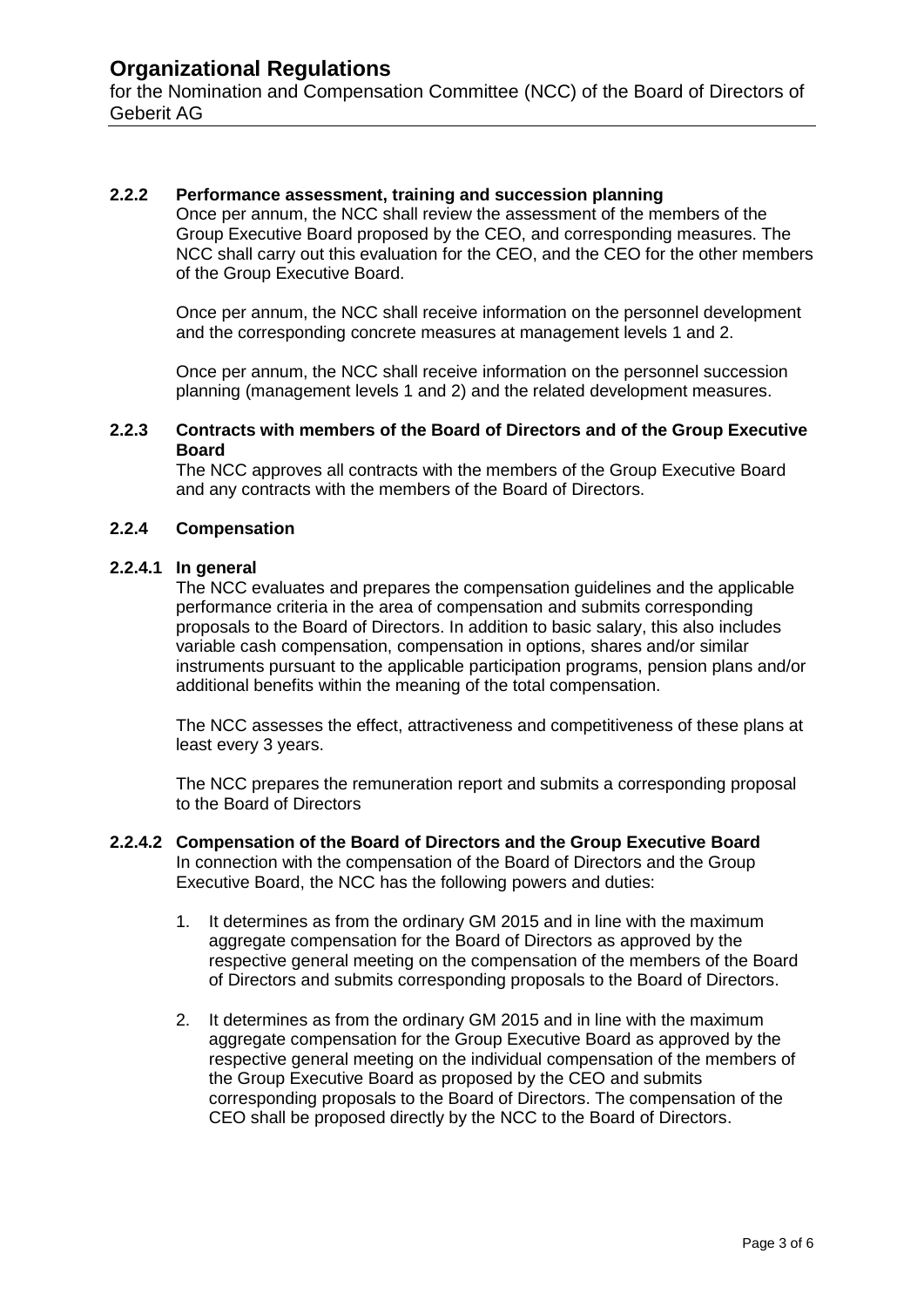for the Nomination and Compensation Committee (NCC) of the Board of Directors of Geberit AG

- 3. It proposes to the Board of Directors on an annual basis the maximum aggregate compensation amount in relation to each of the Board of Directors and the Group Executive Board (including the CEO) which has to be proposed by the Board of Directors to the general meeting for approval (at the ordinary GM 2015 for the first time).
- 4. It proposes to the Board of Directors, if necessary, the use of the additional amount for the compensation of new members of the Group Executive Board in accordance with the articles of incorporation.

### **2.2.4.3 Compensation of the Head of Internal Audit**

The NCC determines the compensation of the Head of Internal Audit and submits a corresponding proposal to the Board of Directors.

### **2.2.5 Nomination of members of the Board of Directors, the committees and of the Group Executive Board**

In connection with the nomination of members of the Board of Directors, the committees and the Group Executive Board, the NCC has the following powers and duties:

- 1. It determines the principles for the selection of candidates (members of the Board of Directors, Chairman of the Board of Directors, members of the NCC) for election to the Board of Directors, election as Chairman of the Board of Directors or election to the NCC by the General Meeting, prepares the selection in accordance with these criteria and submits corresponding proposals to the Board of Directors.
- 2. It determines the principles for the selection of candidates for the committees whose members are to be appointed by the Board of Directors, prepares the selection in accordance with these criteria and submits corresponding proposals to the Board of Directors.
- 3. It evaluates, together with the CEO, candidates for the Group Executive Board whose members are to be appointed by the Board of Directors and submits corresponding proposals to the Board of Directors.
- 4. It reviews on an annual basis the independence of the members of the Board of Directors and the committees and presents its assessment to the Board of Directors which shall decide conclusively.

### **2.2.6 Insurance and pension plans**

The NCC evaluates appropriate insurance for the members of the Board of Directors and the Management (e.g. D&O insurance) at least every three years and proposes adjustments to the Board of Directors.

At least every three years, the NCC shall receive information from the Group Executive Board concerning the pension plans for all employees in all countries.

### **2.2.7 Mandates outside Geberit Group and mandate in important political offices by members of the Board of Directors or the Group Executive Board**

The NCC reviews the acceptance of mandates outside of the Geberit Group by members of the Board of Directors (in case of a conflict of interest only) or of the Group Executive Board (including the CEO) and of mandates in important political offices by members of the Board of Directors or the Group Executive Board and submits corresponding proposals to the Board of Directors.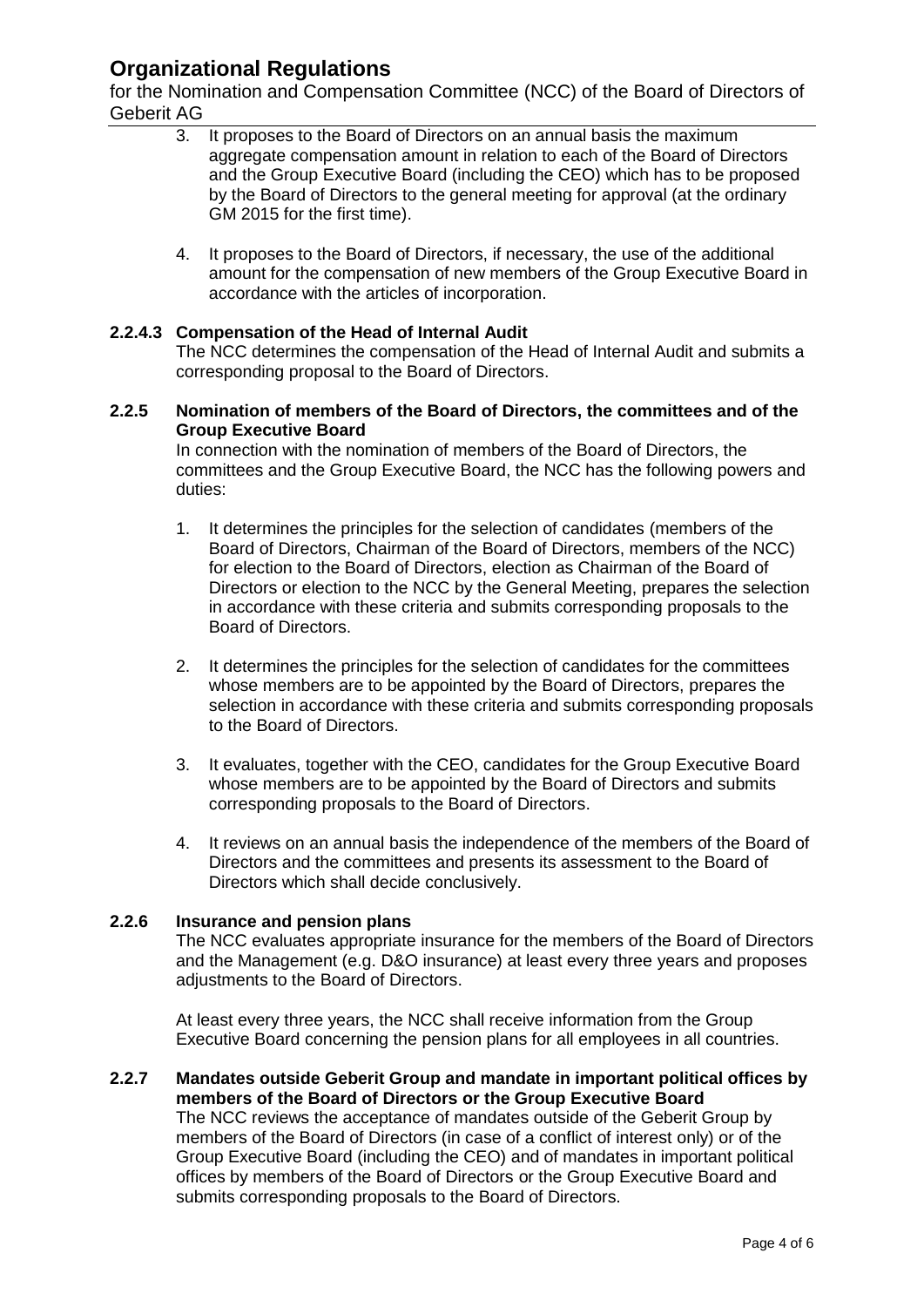for the Nomination and Compensation Committee (NCC) of the Board of Directors of Geberit AG

### **3. Organization**

### **3.1 Composition**

The NCC shall be composed of three members of the Board of Directors. The members of the NCC are elected annually and individually pursuant to the laws and the articles of incorporation. Their term of office ends at the closing of the following ordinary general meeting. If the NCC is not complete, the Board of Directors shall fill the open positions for the remaining term of office. The Chairman of the NCC shall be appointed by the Board of Directors.

The Board of Directors shall exclusively propose independent and non-executive members to be elected by the general meeting as member of the NCC.

### **3.2 Working methods**

The NCC meets as often as business requires, at least, however, three times per year. The invitation, stating the agenda items, must be issued in writing at least 10 days before the meeting.

The Chairman or – in the event of incapacity – another member of the NCC chairs the meeting.

The Chairman of the NCC determines the secretary.

The NCC performs its duties and exercises its powers as an overall and collective organ. The members have no personal powers and can therefore not issue any orders.

The NCC may pass resolutions if a majority of its members are present. Resolutions are passed by a majority of the votes cast. In the event of a tied vote, the Chairman of the NCC shall cast the deciding vote.

Minutes must be taken of the discussions and resolutions. These must be signed by the Chairman of the NCC and the secretary, and must be circulated to all members of the NCC and the Board of Directors. The minutes must be approved by the NCC at its next meeting.

### **4. Concluding provisions**

These regulations were adopted by the Board of Directors at its meeting of March 7, 2014 and shall come into effect upon approval and replace the organizational regulations for the Personnel Committee of Geberit AG dated April 20, 2011.